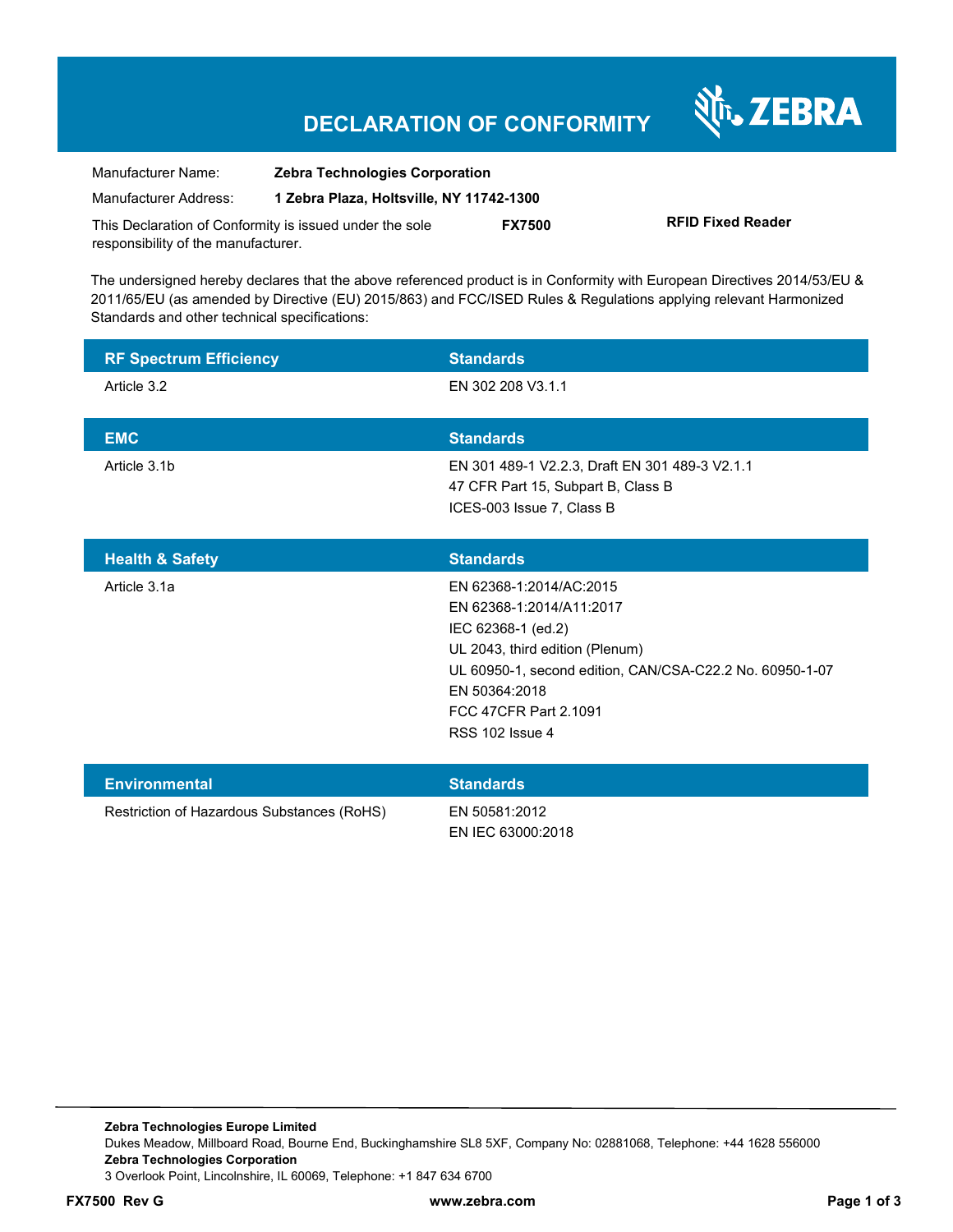

With regard to Directive 2014/53/EU, the conformity assessment procedure referred to in Article 17.2(b) and detailed in Annex III has been followed with the involvement of the following Notified Body for Articles 3.1a, 3.1b and 3.2: **CTC advanced GmbH**, Untertürkheimer Str. 6 – 10 66117 Saarbrücken, Germany

EC-Type Examination Certificate number: T817957E-01-TEC

US company representative for FCC Supplier's Declaration of Conformity (47 CFR Part 2.1071 to 2.1077) is Larry Zhou and can be reached at larry.zhou@zebra.com.

#### **Signed on behalf of Zebra Technologies Corporation**

Place: Bourne End

*(Signature of authorized person)* Date of Affixing the CE Mark: 28 November 2013 Marco Belli Rev: G Sr. Manager, Regulatory Date: 29 October 2021

**Zebra Technologies Europe Limited**  Dukes Meadow, Millboard Road, Bourne End, Buckinghamshire SL8 5XF, Company No: 02881068, Telephone: +44 1628 556000 **Zebra Technologies Corporation**  3 Overlook Point, Lincolnshire, IL 60069, Telephone: +1 847 634 6700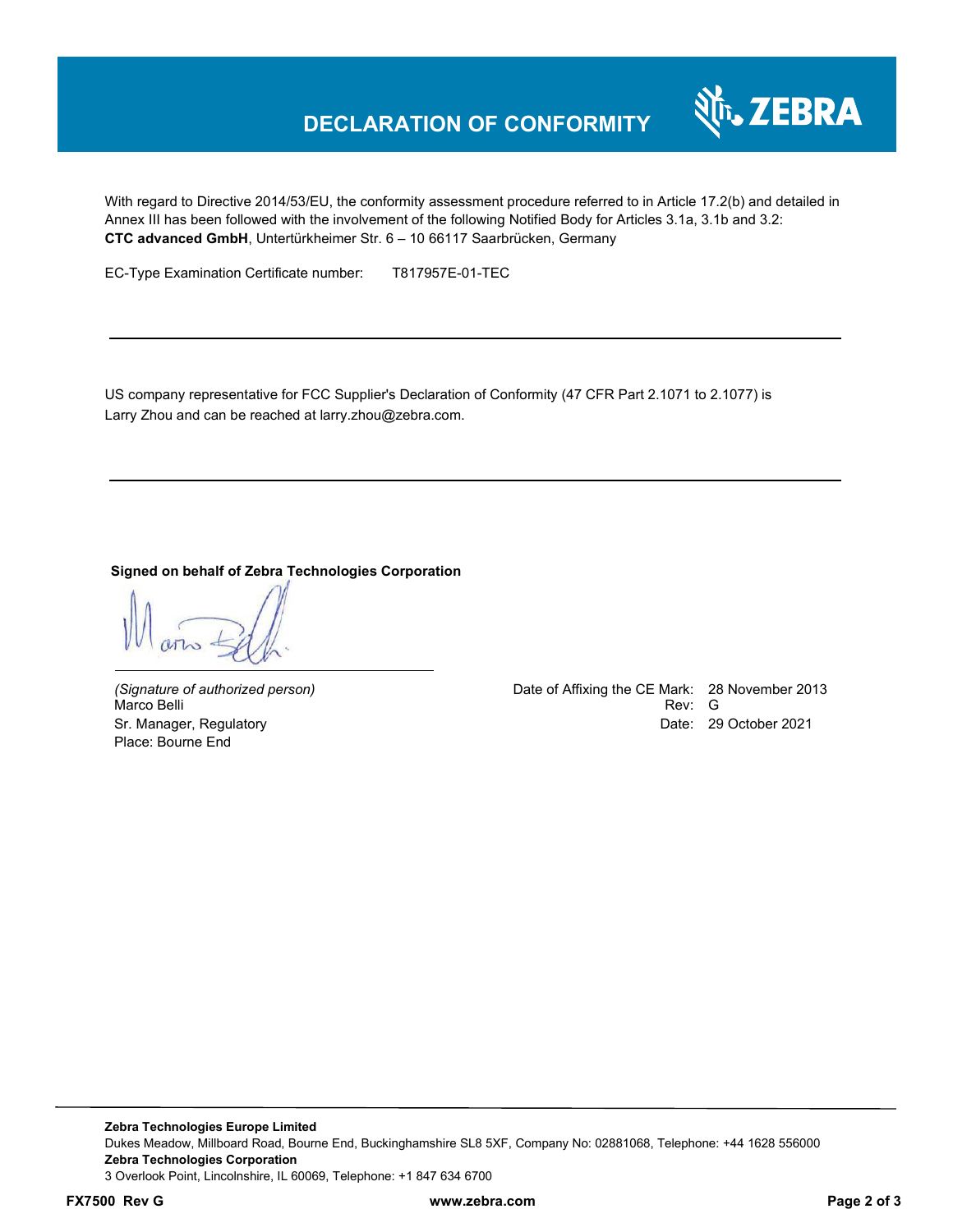

#### **Appendix A**

#### **EU Operating frequencies and maximum power levels**

**Technology Operating Frequencies/Bands Maximum Transmit power level**  RFID 865 MHz - 868MHz 33dBm

#### **Accessories:**

**Description Model** None None